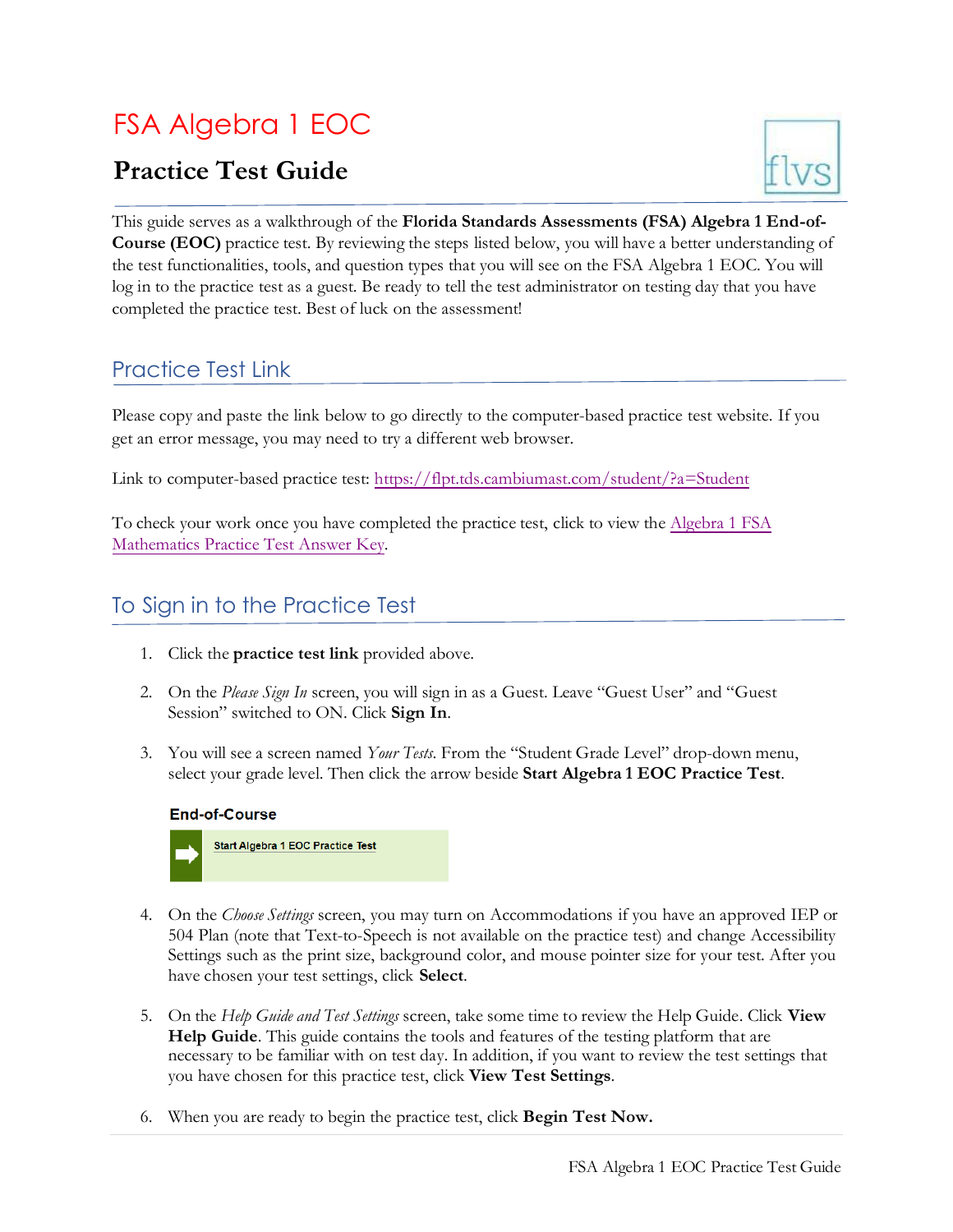#### Overview of Test Tools and Features

**Before you begin answering the practice questions, take a moment to familiarize yourself with the available test tools and features. Each tool and its functionality is listed below.**



| Icon             | Description                                                                                                                                                                |
|------------------|----------------------------------------------------------------------------------------------------------------------------------------------------------------------------|
|                  | Help Guide – offers an overview of all computer-based tools                                                                                                                |
|                  | <b>Item Summary drop-down list</b> – allows you to quickly move to different<br>questions; you may revisit questions you have already seen or move to the next<br>question |
| Next             | <b>Back and Next</b> buttons – allow you to move back and forth between<br>questions                                                                                       |
| Save             | <b>Save</b> button – allows you to manually save your work. If you do not select this<br>button, the system automatically saves your work every two minutes                |
| Pause            | <b>Pause</b> button – allows you to pause and exit the test; you will not need to use<br>this button during the test unless instructed to do so by the test administrator  |
| <b>Formulas</b>  | <b>Formulas</b> tool – allows you access to the Algebra 1 FSA Mathematics<br>Reference Sheet                                                                               |
| Line Reader      | <b>Line Reader</b> tool – helps you track line by line as you read a question                                                                                              |
| Zoom Out Zoom In | <b>Zoom</b> buttons – allow you to increase and decrease the size of text                                                                                                  |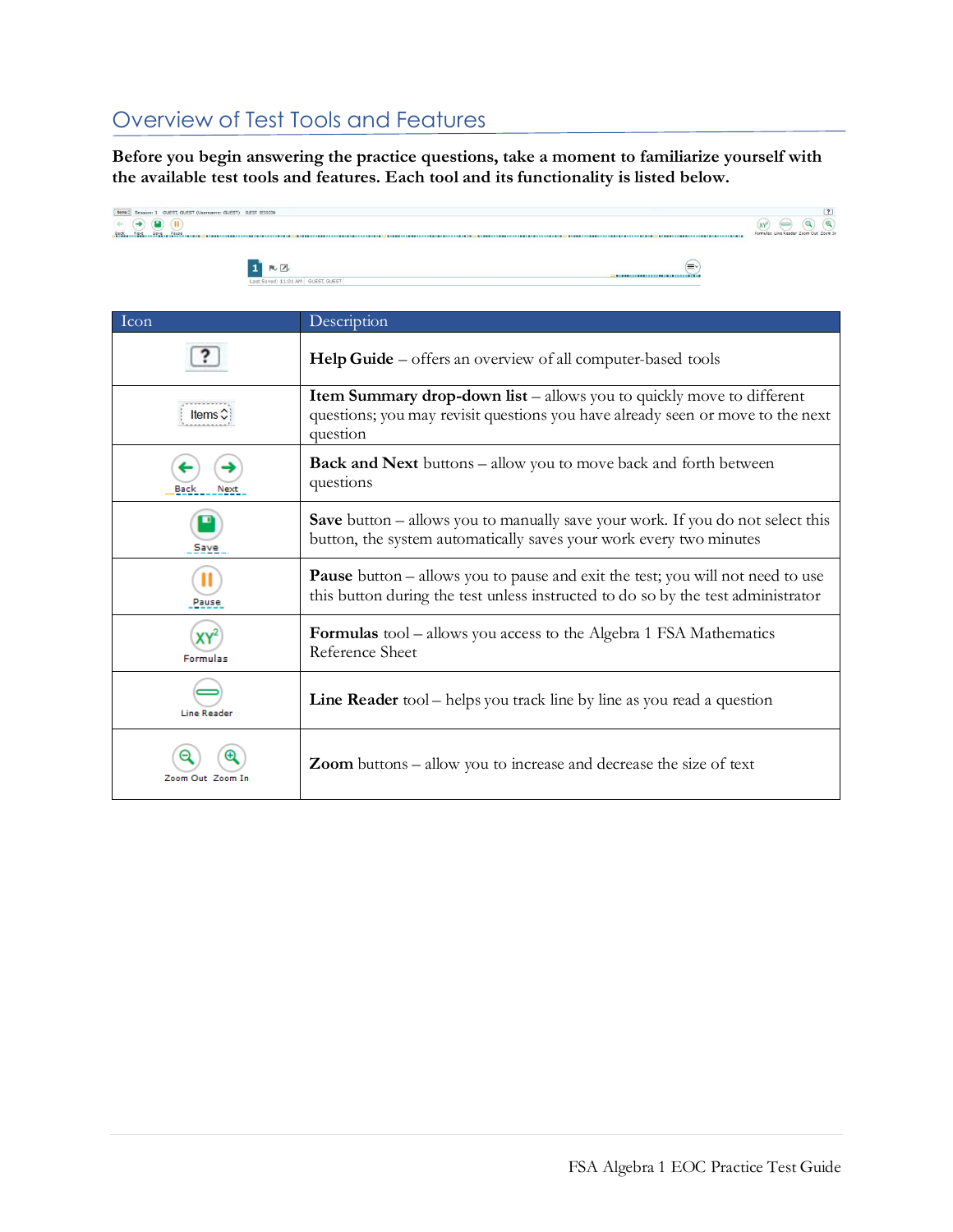|                                           | <b>Context Menu</b> – gives you access to the Tutorial, the Mark for Review tool,<br>the Notepad, the Highlight Selection tool, and the Strikethrough tool                                                                                                                                                |
|-------------------------------------------|-----------------------------------------------------------------------------------------------------------------------------------------------------------------------------------------------------------------------------------------------------------------------------------------------------------|
| <b>Tutorial</b>                           | Tutorial tool - allows you to view a short video that demonstrates how to<br>respond to a particular question type                                                                                                                                                                                        |
| <b>Mark for Review</b>                    | <b>Mark for Review</b> – allows you to flag a question that you might want to<br>review at a later time; you may also click Unmark Review Item                                                                                                                                                            |
| Notepad                                   | <b>Notepad</b> – allows you to take notes during the test. There is a notepad for<br>each new question and the writing will be saved for the duration of the test.<br>Your writing in the notepad tool will not be included as part of your response.                                                     |
| Highlight Selection $\blacktriangleright$ | <b>Highlight</b> tool – allows you to highlight text within the question and answer<br>choices. You must first select the text to activate this tool. You may also click<br>Remove Highlight to remove certain portions of highlighting or Reset Highlighting<br>to remove all instances of highlighting. |
| Strikethrough                             | <b>Strikethrough</b> tool – allows you to cross out answer choices that you have<br>eliminated as possible correct answers. Only available for multiple-choice and<br>multiselect item types.                                                                                                             |
| Calculator                                | <b>Calculator</b> tool – available for Session 2 only                                                                                                                                                                                                                                                     |
|                                           | <b>Expand/Collapse Panel</b> – allows you to expand the reading panel or the<br>question and answer panel so that either side covers the entire screen                                                                                                                                                    |

### Types of Test Questions and Review

**Use the steps below to follow along with the practice test. This practice will help you gain familiarity with the types of test questions you will see on the FSA Algebra 1 EOC. The steps explain each item (or question) type, and then allow you to practice on your own.**

*Note: if you attempt to move forward in the practice test before answering the question, you will receive a message alerting* you that you have not selected an answer for that particular item. During this item review, click Yes each time this message *appears.*

1. First, we will review Questions 1-16 and then you may practice on your own. To begin, Question 1 is an **equation editor item**. For this type of equation editor item, the keypad must be opened from within the answer area. To begin, you will read the instructions on the screen. After you finish reading the instructions, you will click the keyboard icon in the answer area. A cursor will appear inside the answer area and the keypad will open in a window at the bottom of the screen. Use the buttons on the keypad to create your answer. To close the keypad, click  $\otimes$ . Other items like this may have multiple answer areas. For these items, in order to see if the keypads have additional functions or buttons, you must open the keypad for each answer area. This item has several additional functions and buttons, but we will go over these later during this practice test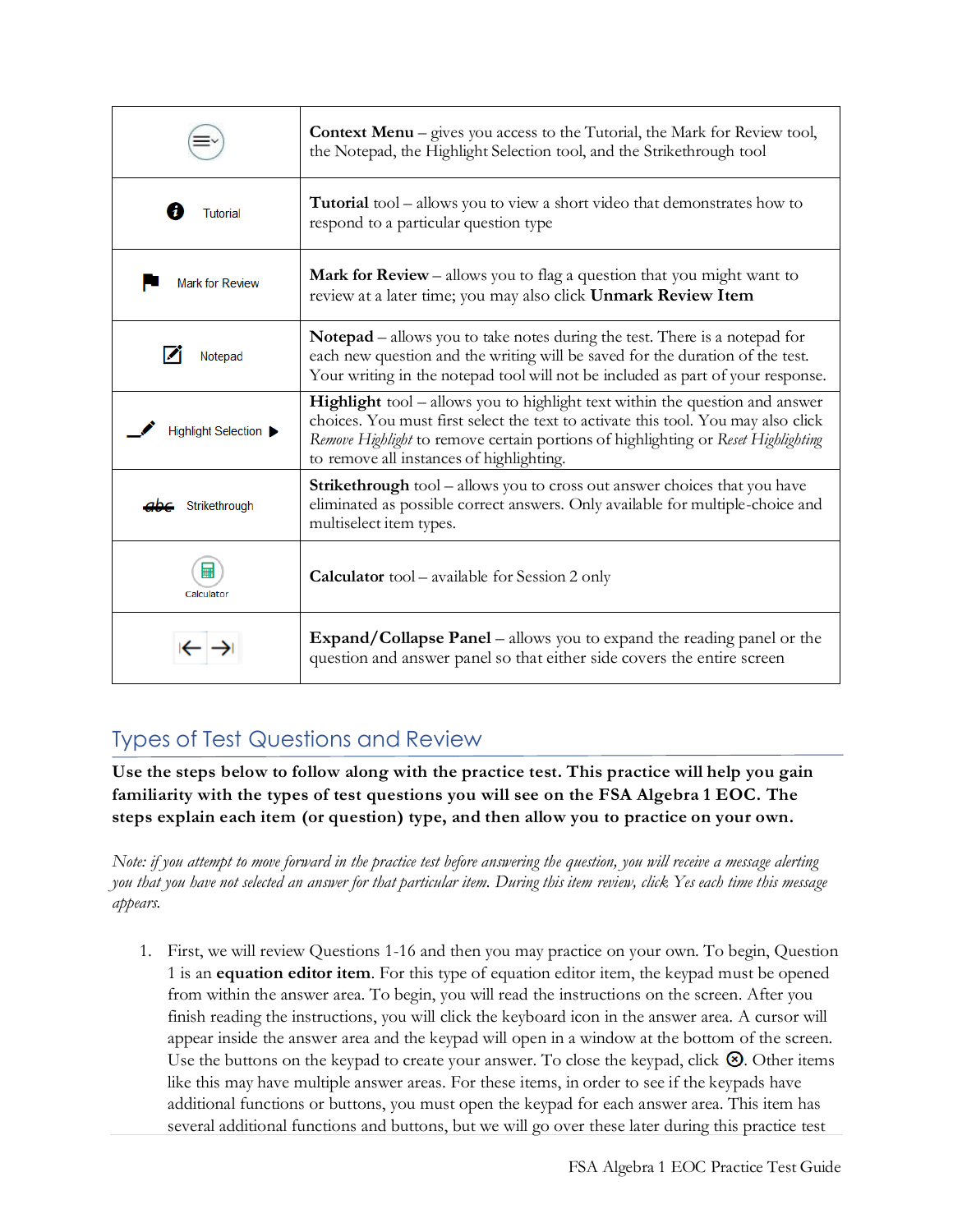session. Remember that this tool is *not* a calculator. It will not perform calculations for you. It only allows you to enter the response or expression required to answer the question. Practice locating the answer area and entering some numbers or expressions into the space now. You can either click the numbers or functions on the screen or use your keyboard.

- 2. Now, click *Next* to move to Question 2, which is a **multiple-choice question**. This question type requires you to choose the answer you think is correct. To begin, you will read the question or instructions on the screen. After you finish reading the question, read the answer choices. Finally, click the button next to an answer option to select your answer. The button will become filled in.
- 3. Click *Next* to move to Question 3, which is a **table item**. This question type requires you to click in the blank cells in the table and type in your responses. Only numerical values are accepted for table items. If you enter a non-numerical value into the box, you will receive an error message. Practice clicking in the blank cells and typing responses.
- 4. Click *Next*. Question 4 is a **graphic response item display (GRID) item**. Different GRID items will require you to respond in different ways. For this question, you will click in the grid area above the number line to complete the dot plot. To remove a dot you have placed on the plot, click it again.
- 5. Now, click *Next* to move to Question 5, which is a **multiselect item**. This item type requires you to choose **all** of the answers you think are correct (i.e., there is more than one answer). First, you will read the question or instructions on the screen. After you finish reading the question, read the answer choices. Finally, click on the button next to the answer options you want to select. A checkmark will appear in the box. To remove a checkmark, click the selected box again.

Sometimes, this question type will tell you a specific number of items to select. Others, such as this question, ask you to select "all" correct options without specifying a number. You will have either five or six options to select from on a multiselect item.

- 6. Click *Next*. Question 6 is a **hot text item**. For this item type, you will select a phrase to answer the question. The phrase you select will become highlighted and marked with dotted lines around the outside. To remove your selection, click the selected phrase again. The highlighting and dotted lines will be removed, allowing you to choose a new phrase as your response.
- 7. Click *Next* to move to Question 7, which is an **equation editor item**. For this equation editor item, the keypad is already displayed at the bottom of the screen. Similar to the first item, you may also use the keys on the keyboard to create an answer. Begin by clicking in the answer space, which is the blank box below the instructions and above the equation buttons. Once you click in the answer space, you will see a cursor. Practice entering some numbers into the space now. You can either click the numbers on the screen or use your keyboard. Along with a numerical keypad, here is a description of the icons you may use to assist you with your answer: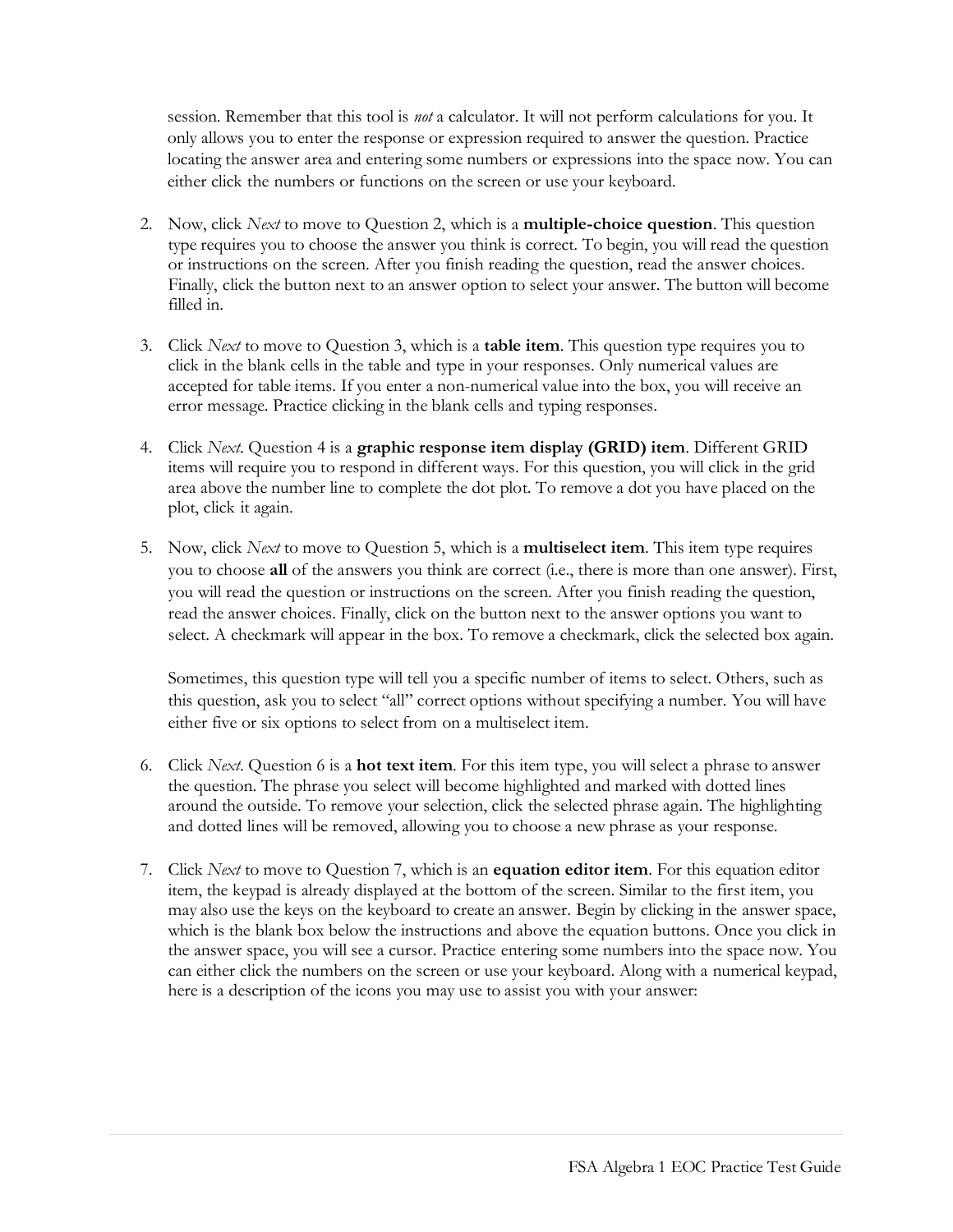| These arrows allow you to move back and forth between characters you have<br>typed into the answer space. You can also use the arrows on your keyboard or<br>click on the space to which you want to move your cursor. |
|------------------------------------------------------------------------------------------------------------------------------------------------------------------------------------------------------------------------|
| These arrows allow you to undo and redo your last action.                                                                                                                                                              |
| This is the delete button which can be used to remove parts of the answer.<br>You can also use the backspace or delete keys on your keyboard.                                                                          |
| Decimal point                                                                                                                                                                                                          |
| Negative sign                                                                                                                                                                                                          |

- *8.* Click *Next*. Question 8 is another **GRID item**. This question type requires you to place and move objects from an object bank to an answer space. To begin, you will read the directions that appear on the screen. Click on an item in the shaded object bank and drag it into the answer space, which, for this question, are dotted rectangles. Read the instructions carefully to see how many of the items you should use and where you should place them. To change your response, drag the item back to the object bank and drag a new item to the answer space. When you are finished responding to the question, check to make sure that the answer space does not have any extra objects that do not belong.
- 9. Now, click *Next* and then *Yes* on the pop-up message to move forward until you reach Question 10, which is an **open response item**. This type of question requires you to type your answer into an answer space with your keyboard. Click in the answer space and practice typing a response.
- 10. Click *Next* and then *Yes* on the pop-up message to move forward until you reach Question 15, which is a **two-part question**. Part A is an edit task with choice item. You will select the best phrase or value from the drop-down list. Part B is a multiple-choice item. **If an item has more than one part, you must complete each part of the item.**
- 11. **Now, you may begin Session 1 of the practice test. Return to Question 1 and read and respond to each question while practicing using the tools available for this session. There are 16 practice items in this session. Remember, if you need assistance understanding how to answer a question, you can click the Tutorial button under the context menu:**
- 12. Now, we move to the next session to finish describing all item types in this assessment. From Question 16, click the *Next* button to access the review screen. On this screen, you will have the option to review any unanswered or flagged items to complete Session 1. If you marked any questions for review, you will see a flag icon ( $\Box$ ) next to the question number reminding you that you marked that item for review. If you wanted to review your response, you would click on the box with the question number and flag icon in it. You would then be taken back to the question you had marked for review. If you had left any questions unanswered, those questions would also be indicated on this screen with a triangle  $(\triangle)$ .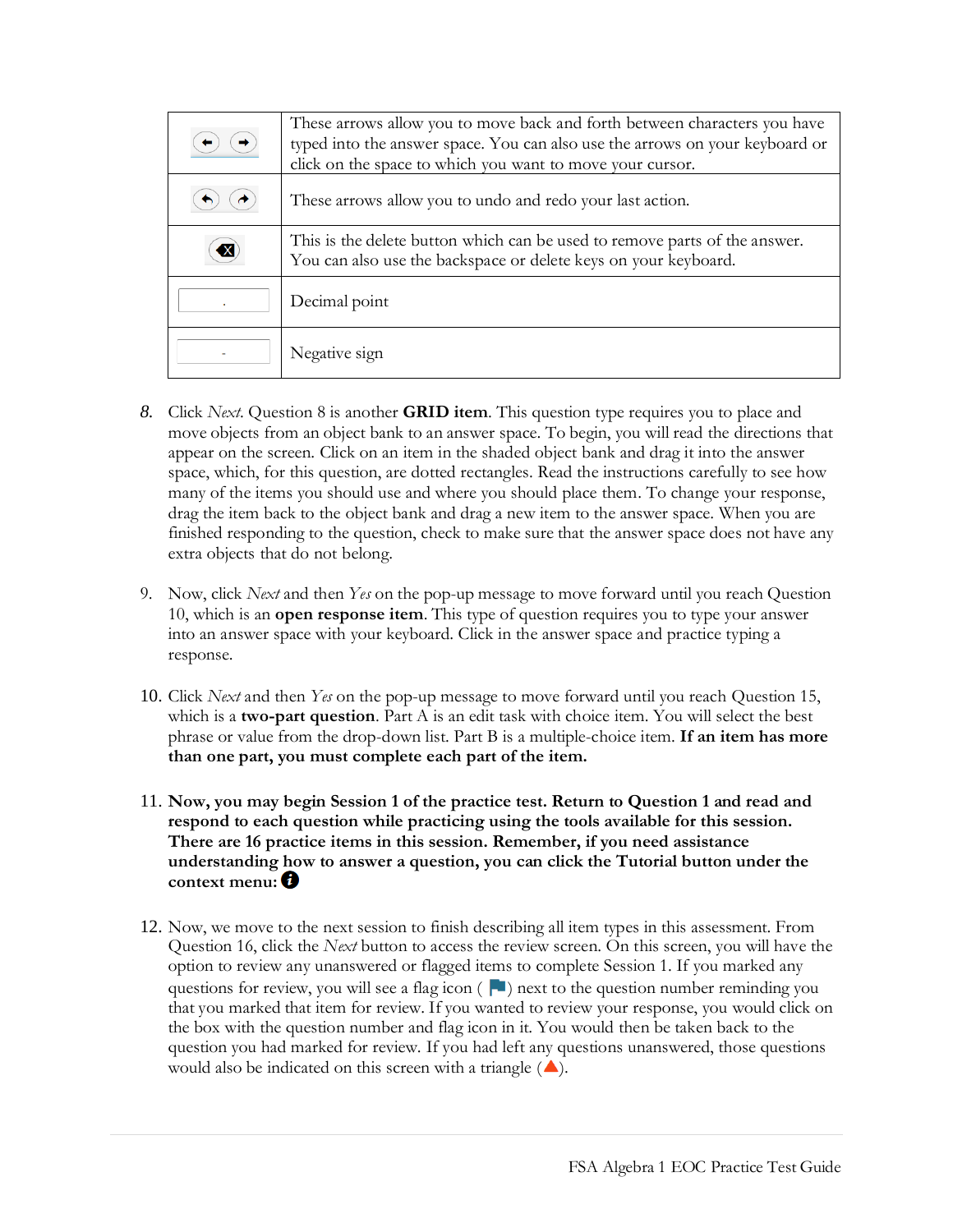- 13. Click *Next*. A message will appear, asking you if you want to leave the session. Click *Yes*. You should now see Question 17 on your screen. Notice that during Session 2, you will see the **Calculator** tool available to you in the upper-right hand corner of your screen. Look for:
- 14. Now, click *Next* and then *Yes* on the pop-up message to move forward until you reach Question 21. This is a **matching item**. For this question, you are required to read the item and use the information in the table. Click the boxes which match the answer. To remove a checkmark, click the box again.
- 15. Click *Next* and then *Yes* on the pop-up message until you reach Question 24, which is another **equation editor item**. However, this item contains additional features. Look at the features on the right side of the equation buttons panel that are for special functions that will allow you to create equations or expressions. These buttons will vary based on the question. If your keyboard has the equivalent of these buttons, you may use your keyboard to use that function as well. For this question, you will see the following special buttons:

| $\boldsymbol{n}$ | On the first row are the variables $n$ and $a$ .                                                                            |
|------------------|-----------------------------------------------------------------------------------------------------------------------------|
| ÷                | On the second row are the add, subtract, multiply, and<br>divide buttons.                                                   |
| $=$              | On the third row are the less than, less than or equal to,<br>equal to, greater than or equal to, and greater than buttons. |

Along the bottom row, with the decimal point and negative sign, are:

| 믐                        | The fraction button will create two boxes to form a fraction, with one<br>box for the numerator and the other for the denominator. When you<br>click the fraction button, your cursor will automatically move to the<br>numerator. You will enter in a number for the numerator and then use<br>the down arrow to move to the denominator. Note that you can add<br>multiple numbers and symbols in both the numerator and the<br>denominator. To move outside of the fraction, use the arrow buttons or<br>click outside of the fraction to move your cursor. |
|--------------------------|----------------------------------------------------------------------------------------------------------------------------------------------------------------------------------------------------------------------------------------------------------------------------------------------------------------------------------------------------------------------------------------------------------------------------------------------------------------------------------------------------------------------------------------------------------------|
| $\Pi^{\Box}$<br>$\Box_n$ | The exponent and subscript buttons will allow you to add an exponent<br>or subscript to a previously entered numeral. Once you have entered the<br>base number, click the exponent or subscript button. The cursor will<br>move into the higher box for the exponent or the lower box for the<br>subscript. Enter the number. Use the right arrow, either on the screen or<br>on your keyboard, to move out of the exponent or subscript function.                                                                                                             |
| $\left( \right)$         | The parentheses button will create a pair of parentheses. The absolute<br>value button will create a pair of bars. Once you click the parentheses or<br>absolute value button, your cursor will automatically move inside the<br>parentheses or bars. Move the cursor outside of the parentheses or<br>absolute value bars to continue your equation.                                                                                                                                                                                                          |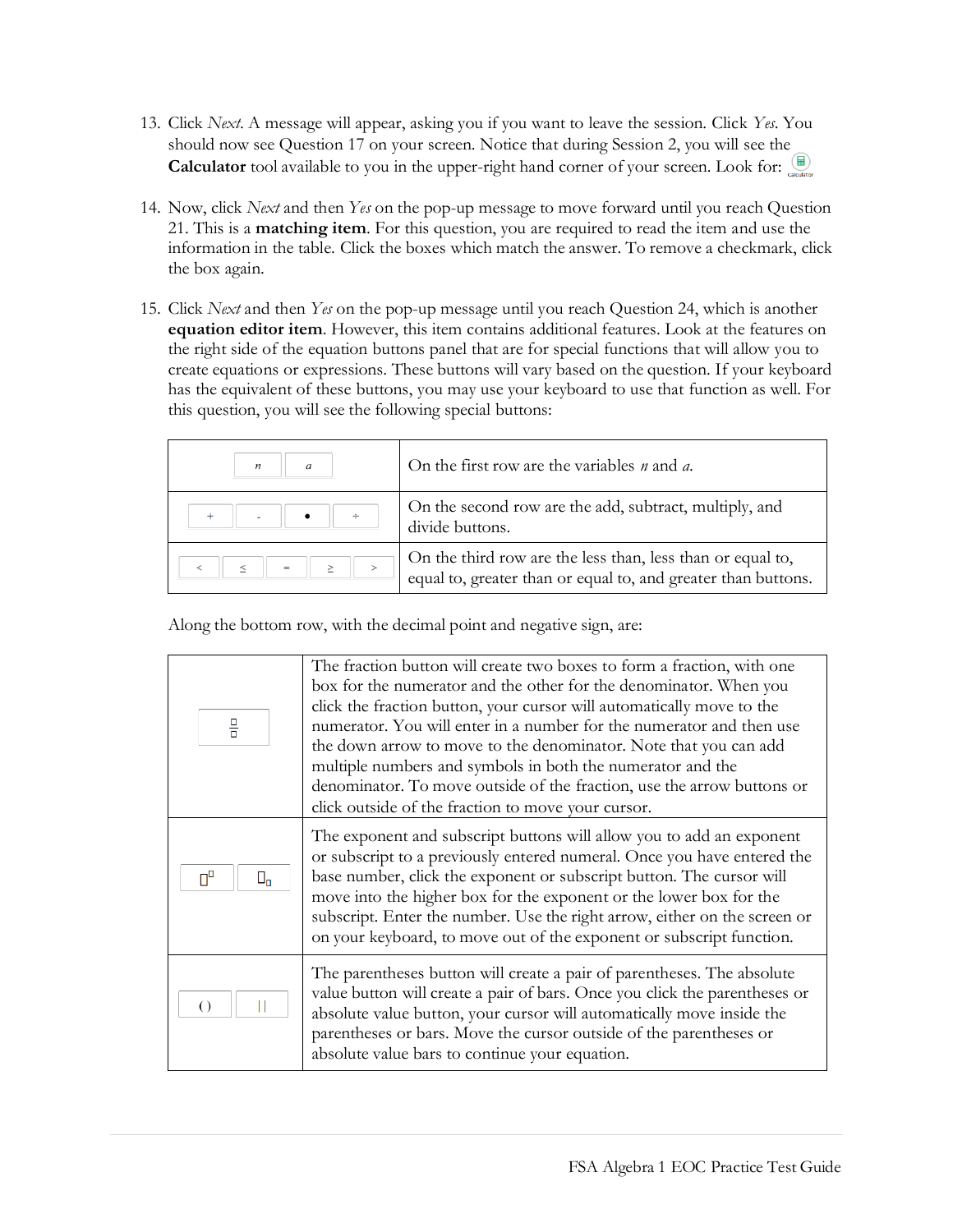| 们<br>$\sqrt{\Box}$ | The square root button will create a box set as the active region under a<br>square root. When you click the <i>nth</i> root button, your cursor will<br>automatically move to the index. You will enter a number for the index<br>and then use the right arrow on your keyboard or click in the radicand<br>box to move to the radicand. |
|--------------------|-------------------------------------------------------------------------------------------------------------------------------------------------------------------------------------------------------------------------------------------------------------------------------------------------------------------------------------------|
| π                  | The pi button creates the pi symbol. Use the right arrow on your<br>keyboard or click in the space to the right of the pi symbol to move the<br>cursor.                                                                                                                                                                                   |

Practice using the special function buttons for this equation editor item. Be sure to practice using all of the equation buttons.

- 16. Now, click *Next* and then *Yes* on the pop-up message until you reach Question 28, which is an **edit task with choice item**. For this item type, you will click each highlighted blank, click the down arrow, and select the best answer from the drop-down list. Click *OK* to apply that selection. Click *Cancel* to exit without selecting an answer. Repeat this for each shaded blank in the item.
- 17. Click *Next*. Question 29 is a **two-part GRID item**. For GRID items like this, you will see a graphing answer space. **Remember, if an item has more than one part, you must complete each part of the item.**
	- a. **For Part A**, you will add a line to the graph. The Add Point tool allows you to plot points onto the graph. Click the **Add Point** button:  $\overrightarrow{A}$   $\overrightarrow{A}$ . Then click on the graph where you want to add a point. To move a point after it has been placed, click the small circle arrow button  $(\bullet)$  and then click the point and drag it.

To add a line to the graph, first click the **Add Arrow** button:  $\overrightarrow{Add \text{ Arow}}$  **Then** click on the first point and drag the line to the second point. A double-sided arrow will appear between the two points. You can also add a line without first adding points. To delete a line, click the *Delete* button ( $\Box$   $\Box$ ) and then click on the line you want to delete. You can also delete one of the points to which the line is connected by clicking on that point. Deleting a point to which a line is connected will delete that line.

- **b. For Part B**, click the object  $(\star)$  and drag it from the object bank to the graph. To delete an object, click the *Delete* button and then click the object you want to delete.
- c. When you are finished responding to the question, check to make sure that the answer space does not have any extra objects that do not belong.
- 18. **Now, you may begin Session 2 of the practice test. Return to Question 17 and read and respond to each question while practicing using the tools available for this session. Remember, if you need assistance understanding how to answer a question, you can click the Tutorial button under the context menu:**